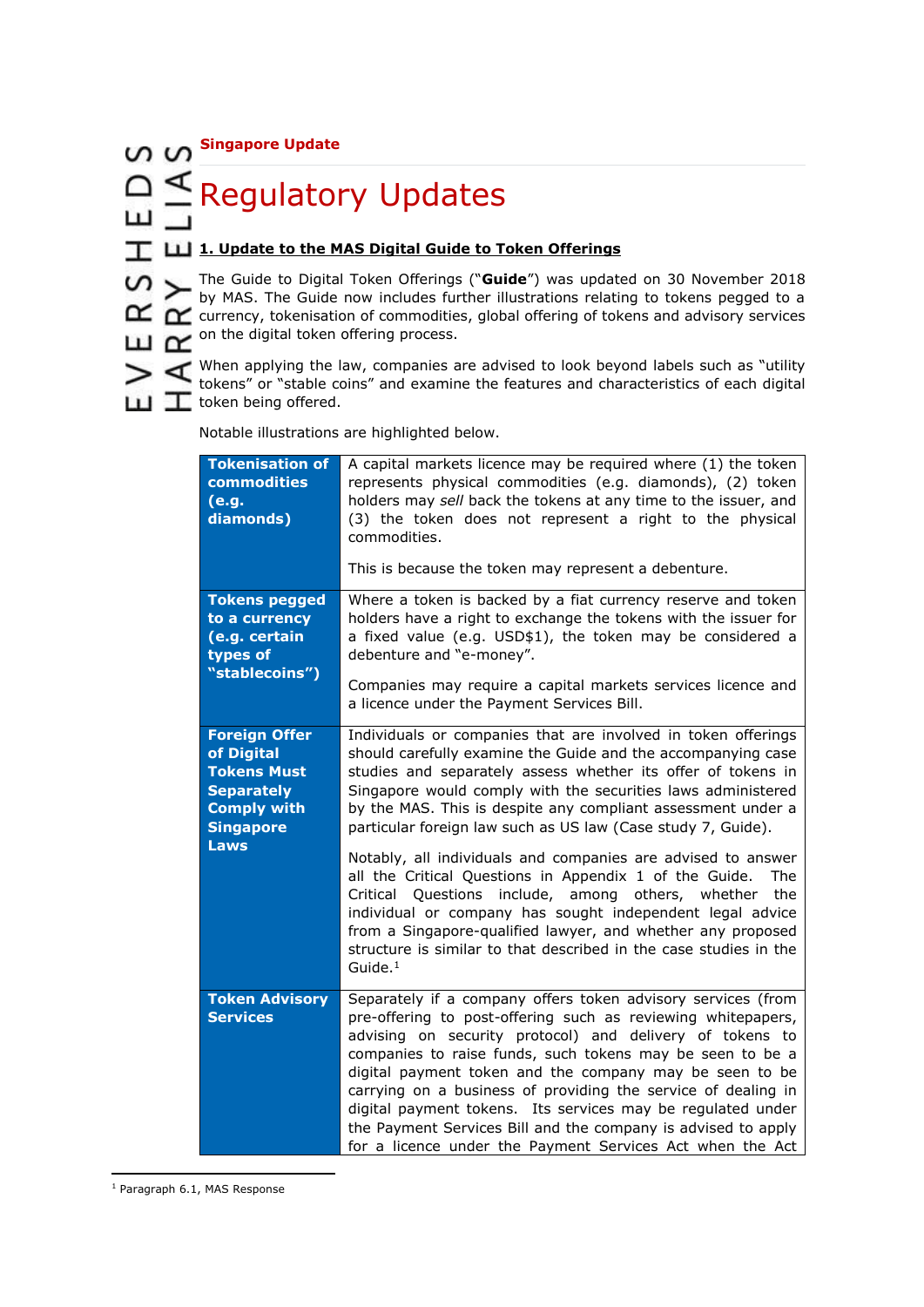|                      | commences. This is distinct from the issue where such digital<br>tokens do not constitute capital markets products since they<br>can only be exchanged for products or services without<br>entitling the holder to receive any payments of any kind from<br>any person.                                         |  |
|----------------------|-----------------------------------------------------------------------------------------------------------------------------------------------------------------------------------------------------------------------------------------------------------------------------------------------------------------|--|
|                      | The company also should not provide advice on the<br>applicability of Singapore laws to the digital token offerings and<br>should not advise on the risks or suitability of the digital token<br>offering to investors.                                                                                         |  |
| <b>Other Updates</b> | The update also includes clarity on the process to consult with<br>the MAS, anti-money laundering and terrorist financing<br>requirements, alignment with the updated Securities and<br>Futures Act and reference to the Payment Services Bill.<br>For more details, please refer to the latest Guide available |  |
|                      | here.                                                                                                                                                                                                                                                                                                           |  |

## **2. Changes to the Payment Services Bill ("PSB")**

On 19 November 2018, the PSB was moved for First Reading in Parliament. The PSB is due for the second reading at the next available sitting in Parliament.

Some changes were made since the PSB was first published in 2017 as summarised below:

| No. | <b>Definition</b>                                                                                      | <b>Change</b>                                                                                                                                                                                                                                                                                                                                                                                                      | <b>Comments</b>                                                                                                    |
|-----|--------------------------------------------------------------------------------------------------------|--------------------------------------------------------------------------------------------------------------------------------------------------------------------------------------------------------------------------------------------------------------------------------------------------------------------------------------------------------------------------------------------------------------------|--------------------------------------------------------------------------------------------------------------------|
| 1.  | <b>Change to</b><br>definition of<br>"e-money"                                                         | Previously, "e-money"<br>$\bullet$<br>electronically<br>referred to<br>value<br>stored<br>monetary<br>denominated in any currency.<br>Now, "e-money" includes<br>electronically<br>stored<br>monetary value that is<br>pegged by the issuer to any<br>fiat currency.                                                                                                                                               | This is contrasted with<br>"digital payment<br>tokens" whose value<br>is determined by the<br>market. <sup>2</sup> |
| 2.  | <b>Change to</b><br>definition of<br>"virtual<br>currency" to<br>"digital<br>payment<br>token"         | "virtual currency" has been<br>$\bullet$<br>revised to "digital payment<br>tokens" for accuracy.<br>Now, "digital payment<br>٠<br>tokens" that are pegged to<br>any currency will<br>be<br>considered "e-money".                                                                                                                                                                                                   | Regulations that apply<br>to "e-money"<br>will<br>apply to tokens that<br>are pegged to any<br>currency. $3$       |
| 3.  | <b>Change to</b><br>calculation<br>of thresholds<br>for Major<br><b>Payment</b><br><b>Institutions</b> | Calculation of the threshold for<br>Standard Payment<br>Institutions will have<br>licensing will be the average, over<br>a calendar year, of the total value<br>a grace period to<br>of all payment transactions that<br>update the<br>accepted, processed<br>upon the occurrence<br>are<br><b>or</b><br>executed by the entity in one<br>of a sudden increase<br>month<br>("Average Payment<br>in Average Payment |                                                                                                                    |

<sup>2</sup> Paragraph 3.14, MAS Response

1

<sup>3</sup> Paragraph 3.18, MAS Response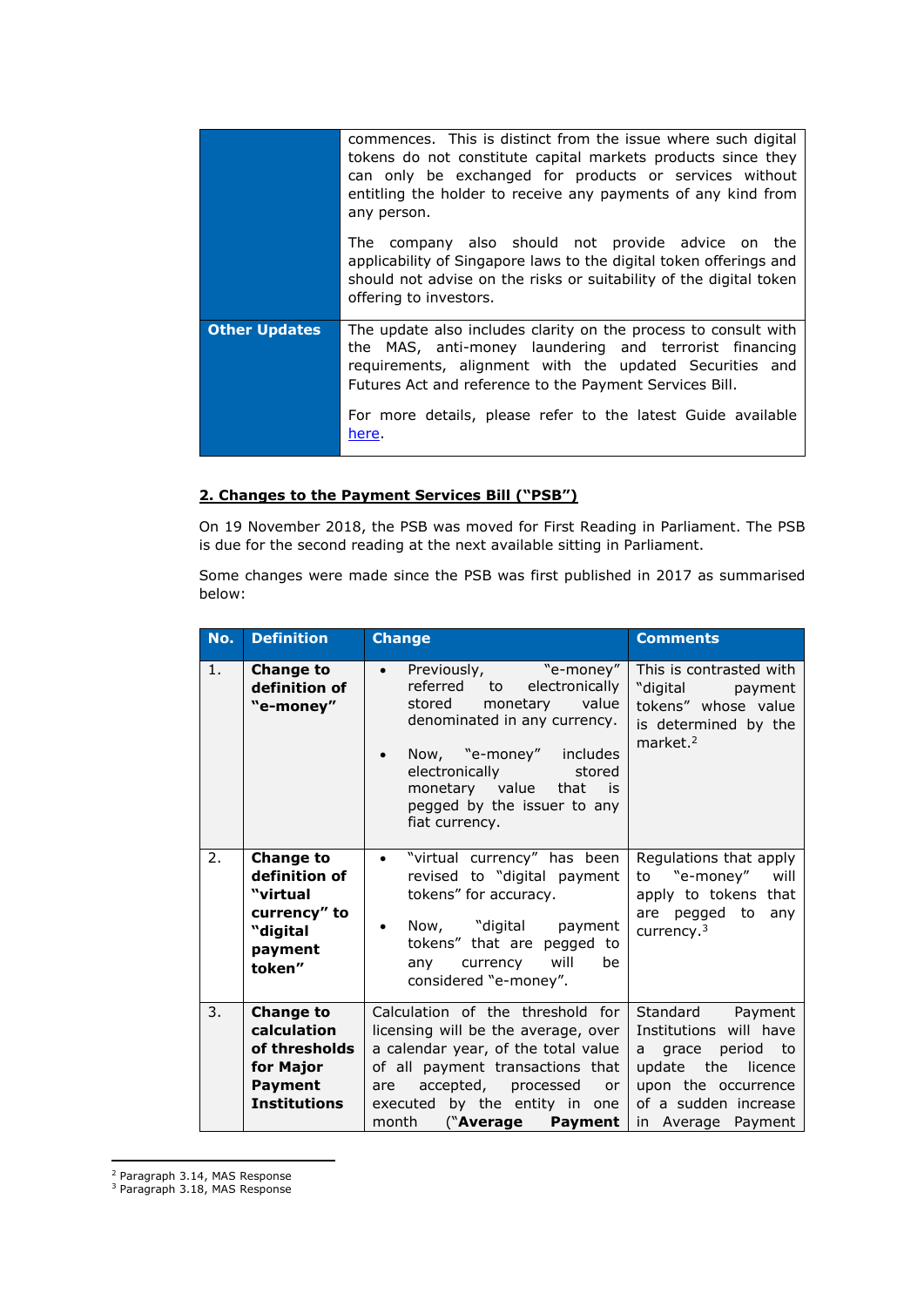| Transaction")                                                                                                                | Transaction. <sup>6</sup> |
|------------------------------------------------------------------------------------------------------------------------------|---------------------------|
| Major Payment Institution Licence<br>required if:                                                                            |                           |
| • Any licensable activity <sup>4</sup> if<br>the Average Payment<br><b>Transaction</b> exceeds S\$3<br>million; or           |                           |
| • For 2 or more licensable<br>activities, where<br>the<br>Average Payment<br><b>Transaction exceeds S\$6</b><br>million. $5$ |                           |

In reviewing the feedback received on the Proposed Payment Services Bill, MAS provided further clarification on digital token intermediaries:

| <b>MAS Clarification</b>                                                                                                                                                                           | What this means to the Blockchain<br><b>Community?</b>                                                                                                                                                                                                                                                                   |  |
|----------------------------------------------------------------------------------------------------------------------------------------------------------------------------------------------------|--------------------------------------------------------------------------------------------------------------------------------------------------------------------------------------------------------------------------------------------------------------------------------------------------------------------------|--|
| digital payment token<br>A<br>intermediary will be regulated in the<br>PSB if it processes either fiat currencies<br>or virtual currencies. <sup>7</sup>                                           | Points of intersection that provide<br>gateways to the regulated financial<br>system and nodes through which value<br>may be moved will be regulated. <sup>8</sup>                                                                                                                                                       |  |
| MAS expects further regulations on<br>"Virtual currency services" to address<br>emerging money laundering and<br>terrorist financing risks. <sup>9</sup>                                           | MAS will likely develop subsidiary<br>legislation on anti-money laundering and<br>counter-terrorist financing measures the<br>licensees must adopt.                                                                                                                                                                      |  |
| The MAS Response clarifies that an<br>entity licensed under the PSB is not<br>allowed to carry on the business of<br>granting any credit facility to any<br>individual in Singapore. <sup>10</sup> | Getting a licence under the PSB will not<br>enable an entity to conduct consumer<br>lending. <sup>11</sup>                                                                                                                                                                                                               |  |
| The Guidelines on Technology Risk<br>Management will be applicable to all<br>licensees. MAS plans to further issue a<br>Notice on Cyber Hygiene that will apply<br>to all licensees. $12$          | The l<br>Guidelines on Technology<br><b>Risk</b><br>Management may be found here.<br>The guidelines set out best practices to<br>financial<br>quide<br>institutions<br>in<br>establishing, <i>inter alia</i> , a robust<br>technology risk management framework<br>and strengthening of cyber security<br>controls. $13$ |  |

Further details may be found in the full MAS Response found [here.](http://www.mas.gov.sg/~/media/resource/publications/consult_papers/2017/Response%20to%20Feedback%20Received%20on%20Proposed%20Payment%20Services%20Bill%20MAS%20P0212017.pdf)

**.** 

<sup>&</sup>lt;sup>4</sup> Excluding any money-changing service and any account issuance service where each payment account issued stores e-money 5 Paragraph 4.9, MAS Response

<sup>6</sup> Paragraph 4.10, MAS Response

<sup>7</sup> Paragraph 3.19, MAS Response

<sup>&</sup>lt;sup>8</sup> Paragraph 3.19, MAS Response

<sup>&</sup>lt;sup>9</sup> Paragraph 3.19, MAS Response

<sup>&</sup>lt;sup>10</sup> Paragraph 3.9, MAS Response

<sup>11</sup> Paragraph 3.9, MAS Response

<sup>&</sup>lt;sup>12</sup> Paragraph 5.39, MAS Response

<sup>13</sup> Paragraph 5.38, MAS Response